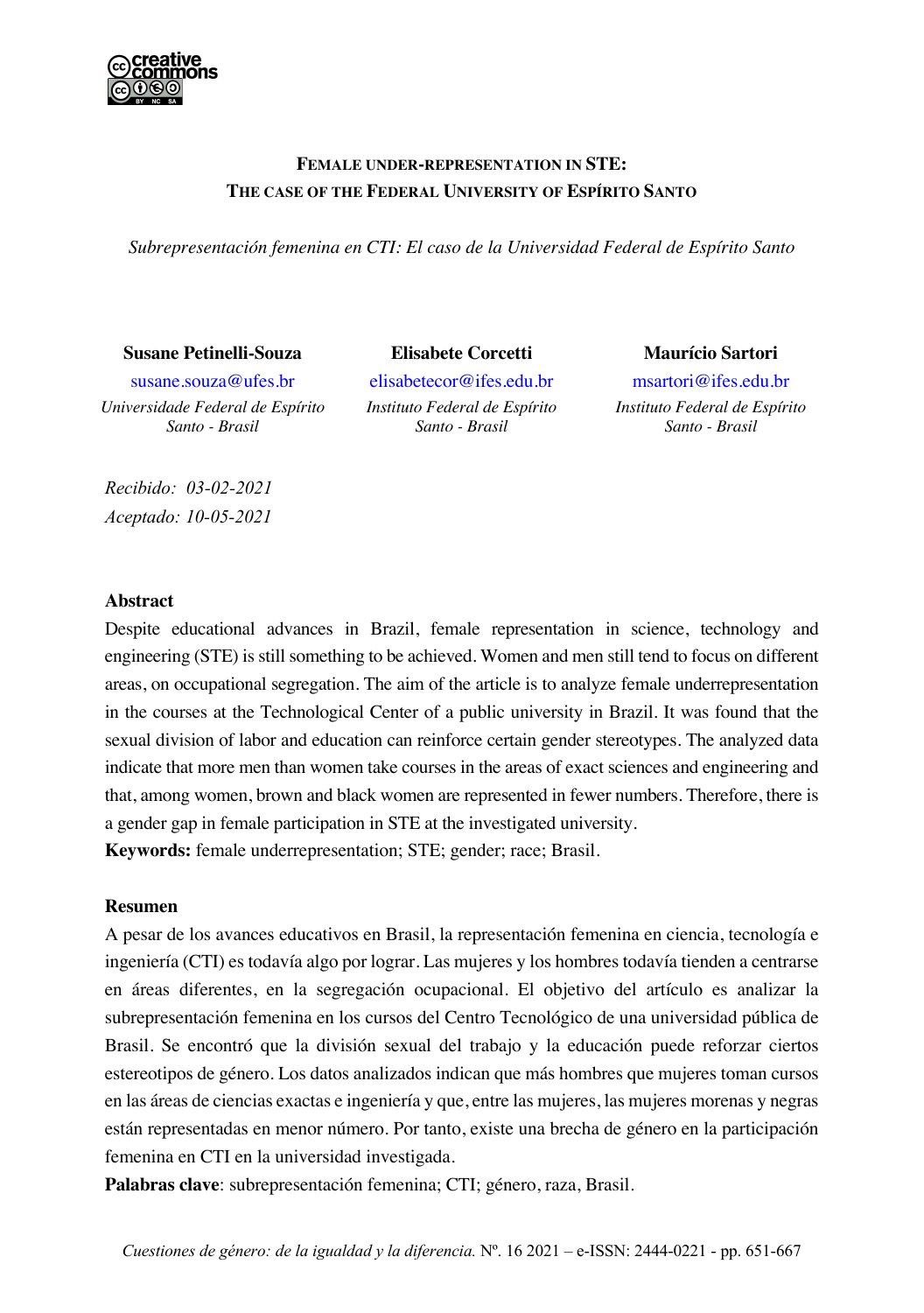# **1. Introduction**

Currently, more women earn bachelor's degrees in fields related to exact sciences and engineering than in the past, in a clear process of improving the status of women in these areas (Carli *et al*., 2016). Still, women are outnumbered by their male counterparts.

The 2017 Higher Education Census, produced by the Anísio Teixeira National Institute of Educational Studies and Research (INEP, 2019), in Brazil, reveals the importance of continuing to address gender and race/ethnicity inequalities in higher education. With regard to participation by gender, out of the 20 most popular degree courses, which include 5.432.301 enrolled graduates, representing 65,6% of the total, it is possible to identify that 14 of these courses have a predominance of women, they are as follows: Education  $(92,5\%)$ , Social Services  $(90,1\%)$ , Nutrition (85,2%), Nursing (84,0%), Psychology (80,5%), Dentistry (72.2%), Pharmacy (71,9%), Physical Therapy (79,0%), Staff Management/Human Resources (78,0%), Architecture and Urban planning (66,6%), Medicine (58,2%), Accounting (57,0%), Law (55,3%), and Government (54,9%).

The courses with male predominance, in turn, are: Mechanical Engineering (89.7%), Civil Engineering (69.5%), Production Engineering (65.0%), Physical Education (65.0%), Physical Education Teacher Training (59.8%) and Entrepreneurship (52.4%). Thus, according to Carvalho & Rabay (2013), women continue to be the majority in traditionally female courses, such as Social Work, Nursing, Nutrition, Psychology, Literature, Teaching and other degrees. While prestigious scientific careers in Physics, Mathematics, Computing and Engineering remain male fields of knowledge and culture.

It is noted that there have been many changes in the workforce and education during the last decades: women have expanded their representation, had salary gains in towards more equitable pay and more recognition through grants, publications and awards. Despite these changes, differences persist in the fields of science, technology, engineering and mathematics (Charlesworth & Banaji, 2019).

In classes in the areas of exact sciences and engineering, at university, men usually outnumber women, sometimes with a ratio of 3: 1, given the distorted gender proportions (Dasgupta & Stout, 2014). There are few female students and few female teachers, reinforcing the rarefied female presence in these areas.

When considering aspects related to gender in the sciences, we found that negative stereotypes persist and images of the role of women in the sciences may be a little more positive, but have not been radically reformulated (Etzkowitz, Kemelgor & Uzzi, 2003).

Science is fundamentally hierarchical, it is an institutional medium of power, marked by an inequality of status and rewards, with the attributes valued by science being more attributed to men compared to women (Fox, 2006).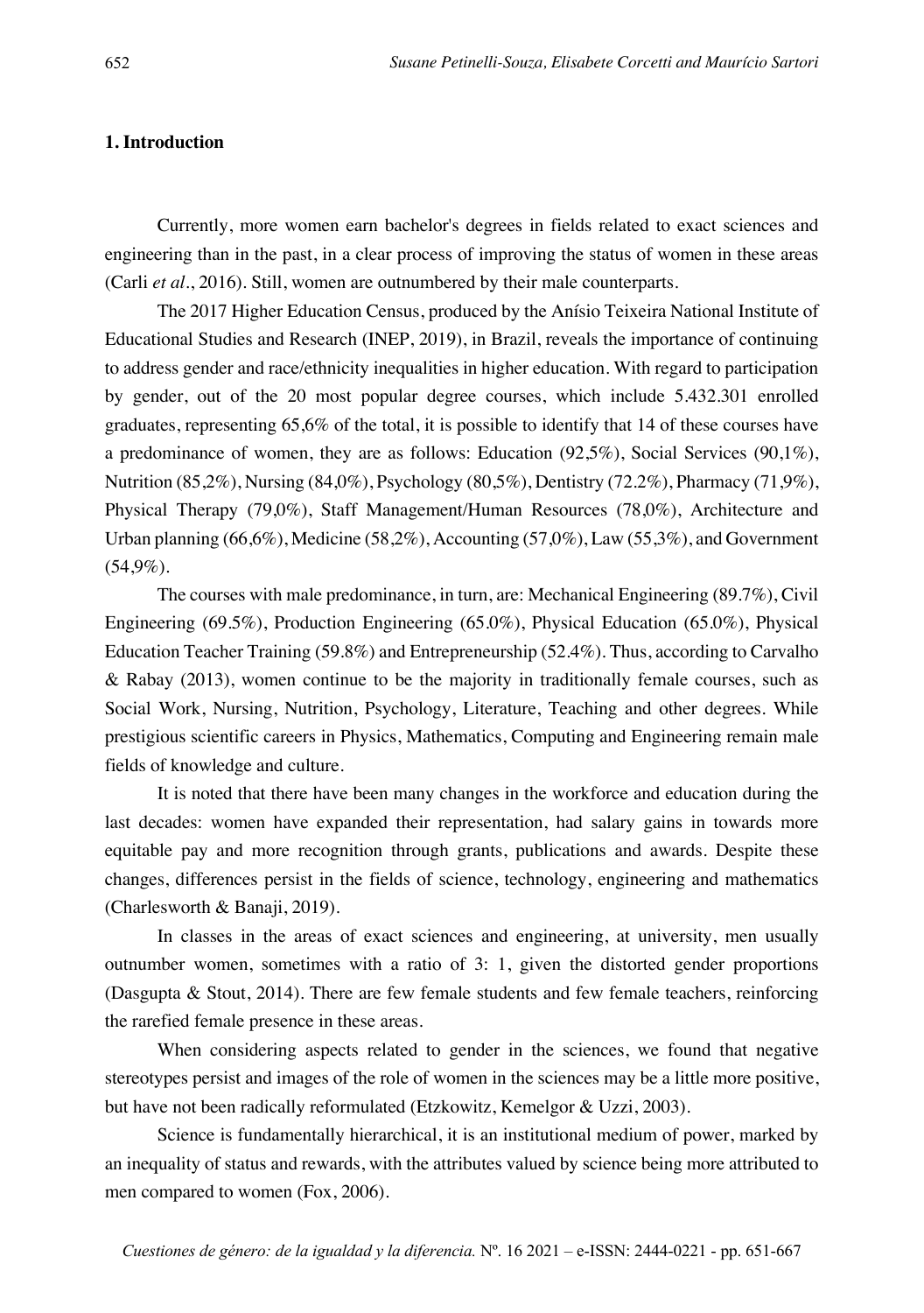Women and men still tend to focus on jobs in different areas, in an occupational segregation. Jobs traditionally associated with men generally pay better than jobs dominated by women. However, these jobs do not pay less because they require fewer skills, but rather because it is women who carry them out. Moreover, when more women enter a profession previously dominated by men, wages end up being reduced, which shows that female work continues to be undervalued (Miller & Vagins, 2018).

Ribeiro, Komatsu & Menezes-Filho (2020) conducted an analysis of wage differences, taking into account race, gender, professions and public and private schools in Brazil, and identified that the average wages of white men are higher in all professions and the wages of black women are lower in all professions. In this scenario, the average wages of white men come to be double the average wages of black women. In this way, being female or not being white, as well as studied in public school during high school, generates an intensified drop in average wages. The authors conclude that these inequalities are explained by historical gender and race discrimination that are reflected in wage differences.

Therefore, sexist and androcentric discrimination in the social structures of the sciences, in the conceptions of technology and in education itself result in an underrepresentation of women in Science and Technology, generated by the assumption that women would be unable to compete in these careers, lacking the necessary skills (Harding, 2003).

The objective of the paper is to investigate the representation of women in courses in the science, technology and engineering of the Technological Center of the Federal University of Espírito Santo, in Brazil. The area of mathematics will not be considered in the study, because the investigated Technological Center does not offer a mathematics course. To proceed with the analysis, aspects related to the sexual division of labor, education and gender stereotypes and race in the field of science and technology were considered.

Considering that the gender gap in participation in certain professional and performance fields is still a complex issue to be resolved, this study aims to give visibility to this problem. Therefore, the article intends to analyze female underrepresentation in science, technology and engineering put this theme in evidence.

Studying the various aspects of gender, particularly in science and technology, besides being relevant, can serve as a source of inspiration for public policies and government programs that seek to promote change and encourage female participation in the area (Santiago & Dias, 2019).

The study is organized as follows: introduction, sexual division of labor in science and technology, education in science, technology and engineering, method and scope, analysis and discussion of results and conclusions.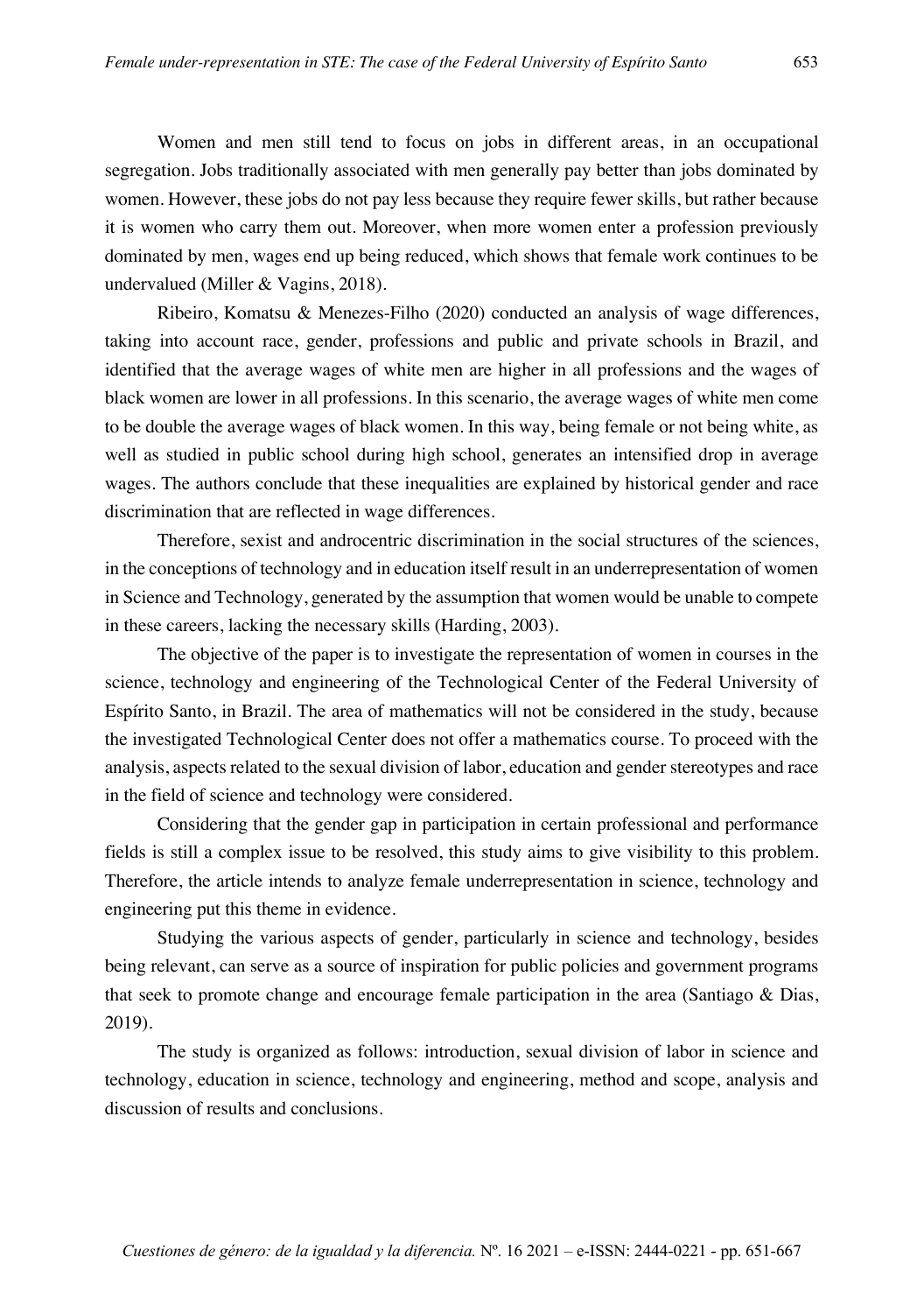## **2. Sexual division of labor in science and technology**

At the first conference of the Third World Organization for Women in Science in 1988, there was already a not optimistic view regarding the status of women working in science. In relation to Latin America, especially those countries that have already reached a higher level of economic growth, although improvements are visible due to the efforts undertaken since the 1950s and measures promoted by governments related to the planning of scientific and technological development, and the control of the exodus of scientists to advanced countries, the degree of dependence is still great, and the working conditions are unsatisfactory (Tabak, 2002).

For the United Nations Educational, Scientific and Cultural Organization (UNESCO, 2019), there is a gender gap in science and women represent a minority of the world's researchers. Despite the growing demand for internationally comparable statistics on women's participation in Science, national data and their use in policymaking often remain limited.

UNESCO played an important role in the impetus behind the studies and research carried out during the 1970s and 1980s on women in the field of science and technology. One of the most important events of the late twentieth century was the International Conference on Women promoted by the United Nations in the capital of China, Beijing, in 1995. Its decisions and recommendations would affect the life of half the world's population. The event was attended by tens of thousands of women from all continents, who took part in the gigantic forum, that happened parallel to the meetings of the delegations of the governments of member countries. It was noted that the systemic and systematic persistence of the situation of discrimination of women continues to hinder their development as human beings, as well as their contribution to world development. The Beijing platform for action recommended expanding women's access to vocational training, continuing education and the area of science and technology (Tabak, 2002).

More recently, the BRICS (made up of Brazil, Russia, India, China and South Africa) was created to foster cooperation between countries that aspired to an international order based on multi-polarity, equity and democracy. At the 10th BRICS Presidential Summit in Johannesburg, 2018, one of the issues of interest was female participation in science.

In Brazil, the main stimulus policy to increase the participation of women in science and technology was implemented through the Women and Science Program. It was launched in 2005, based on the work carried out by an inter-ministerial group composed of the Special Department of Public Policies for Women (SPM), the Ministry of Science and Technology (MCT), the National Council for Scientific and Technological Development (CNPq), the Ministry of Education (MEC), among other participants. The program aimed to stimulate scientific production and reflection on gender relations, women and feminism in the country and to promote the participation of women in the field of sciences and academic careers. The main actions of the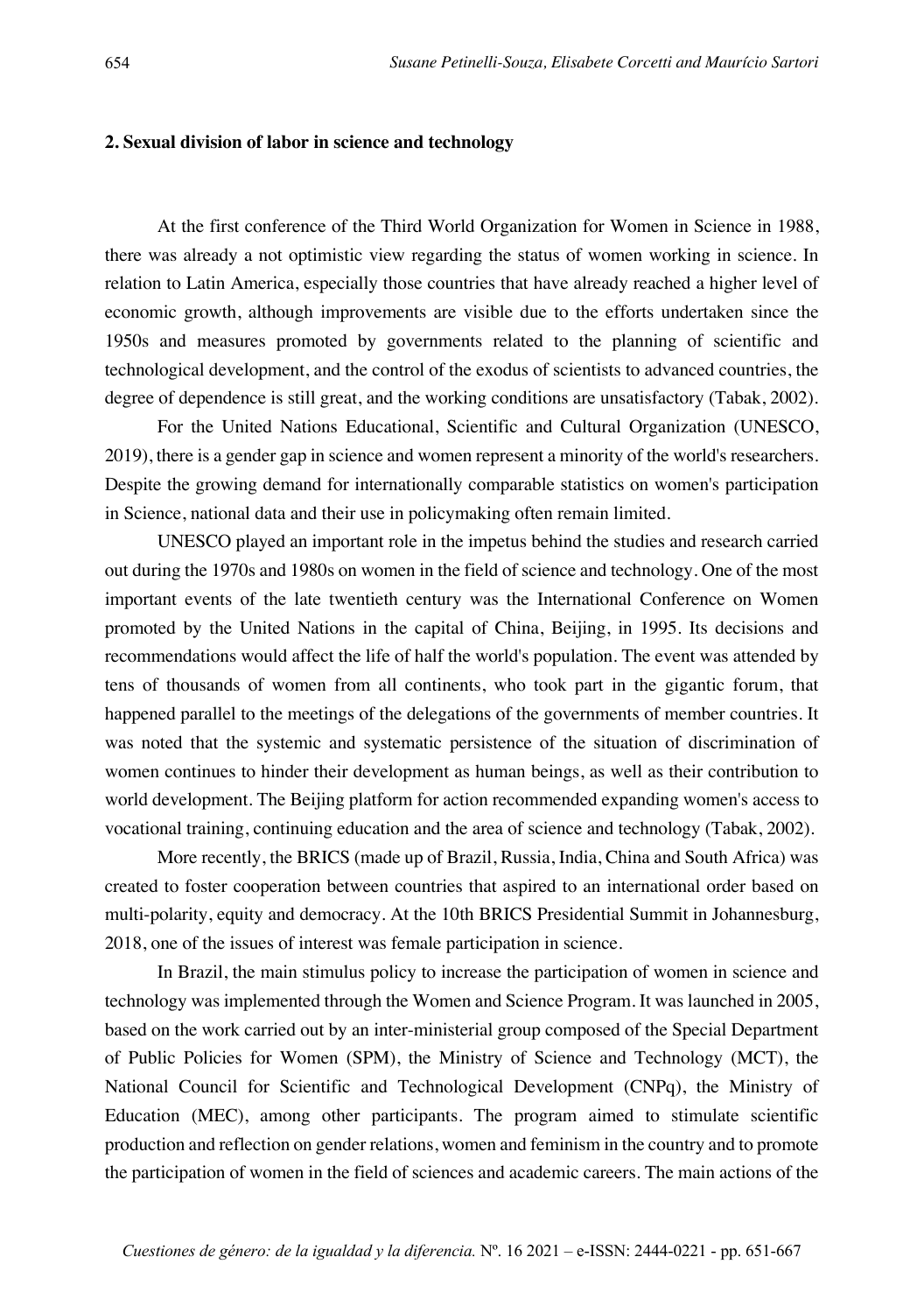program were the award Building Gender Equality, the edicts Gender Relations, Women and Feminisms and the meeting Thinking Gender and Sciences (CNPq, 2020).

For young scientists, the program Woman and Science launched, in 2014, the panel "Young Researchers" with the aim of disseminating the work of young Brazilian scientists, researchers of recognized academic merit, who have stood out since their time as students, building an academic life of national and international recognition. Another important action was "Female Pioneers of Science in Brazil", alongside the Department of Policies for Women of the President of Brazil and the CNPq. It aimed to give visibility to the history of women researchers who participated and contributed in a relevant way to scientific development and to the formation of human resources for science and technology in Brazil. This initiative was launched in 2013 and had seven editions until 2018 (CNPq, 2020).

In the ranking of the Global Gender Gap Index 2020 Brazil is in the 92nd position (out of a total of 153 countries) in terms of gender equality. It is important to consider that Brazil is one of the 15 most populous countries in the world and that more than 60% of its women are in the labor market. This position was achieved due to several aspects, among them the economic one, due to the existence of wage differences between men and women and due to underrepresentation in many areas of professional activity, such as in the political field (WEF, 2020). According to the report, the country is ranked 35th in the educational field – which shows that educational policies still need to overcome obstacles for further economic and social changes to occur in the country.

In Brazil, despite all the social transformations and actions aimed at women, they still face obstacles to enter the world of science. The study by Grossi, Bernardes, Lopes and Andalécio (2016) investigated the profile of women's participation in research, of 4,970 women who defended their doctoral theses between the years 2000 and 2013. The study pointed to a steady growth in the number of women completing their PhD per year.

However, despite these efforts, many female students, who show interest in the exact sciences during high school, change areas of interest at university and in their professional lives (Clark Blickenstaff, 2005).

In addition, the entry of women into scientific careers is a relatively recent phenomenon. Just over a century ago, women were still prevented from seeking degrees and advanced science training at most universities in Europe. In their youth, during the late nineteenth century, for example, Marie Curie and Lise Meitner received part of their training through courses offered in the living rooms of the homes of male academics (Etzkowitz *et al*., 2003).

Men make up the majority of scientists and engineers in most industrialized countries, and although the percentages vary from field to field, the overall pattern is evident. In addition, an increasing number of women does not necessarily alter the gender and hierarchy patterns in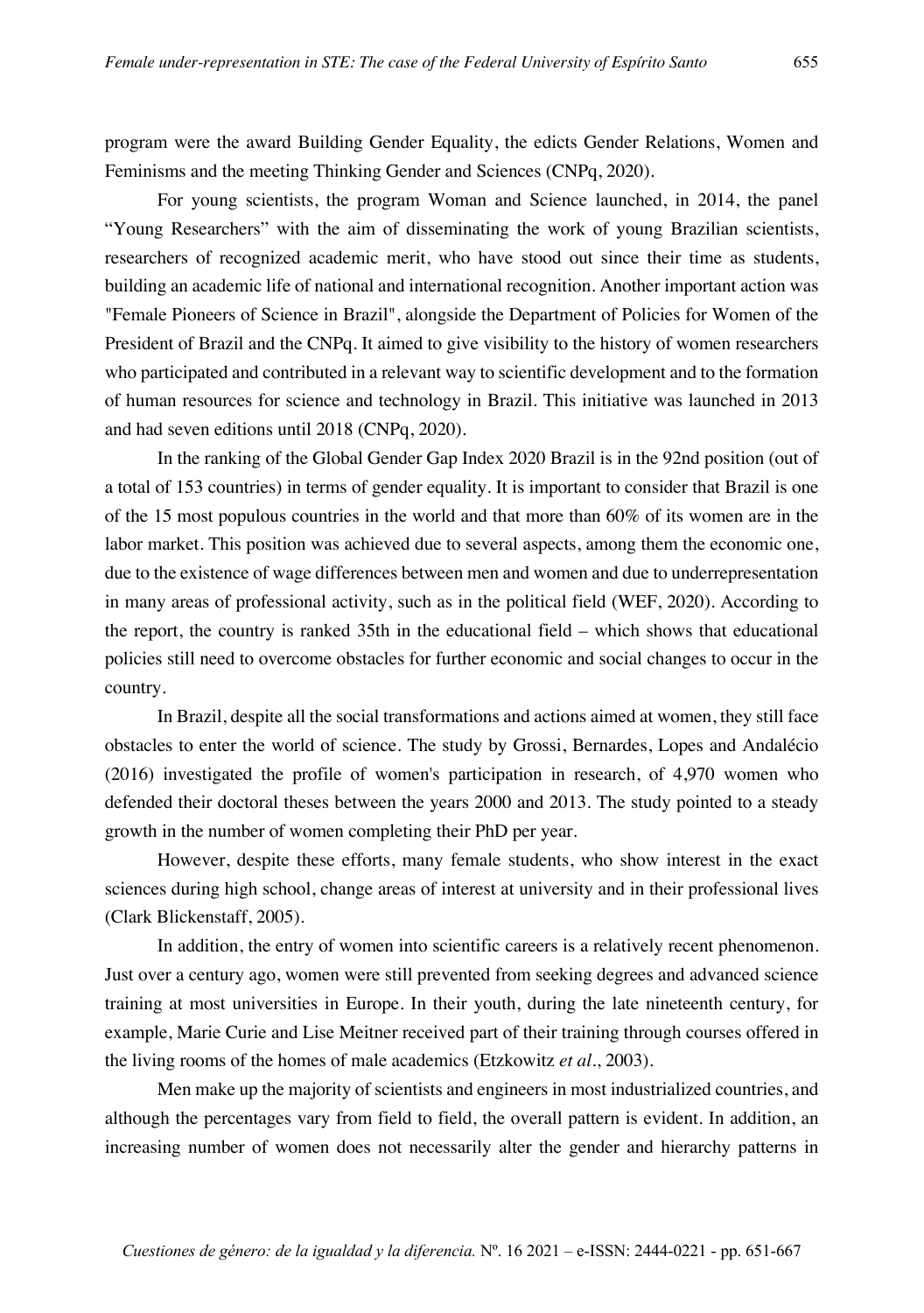science. Women have long been present in science, although they are not in valued, highly rewarded or visible roles (Clark Blickenstaff, 2005; Fox, 2006).

The professionalization of the sciences and their incorporation into universities during the nineteenth century put the experimental sciences, which became increasingly technologically sophisticated, beyond the reach of even the most interested women. Only in the 1970s did women's access to the laboratory benches again reach the previous levels of the eighteenth century, a less institutionalized age for the sciences, when upper-class women had open access to scientific work through their families and network of relationships. Although women gained formal access to university-level science education in the late nineteenth century, informal barriers persist into the Twenty-First Century (Etzkowitz *et al.*, 2003).

Science reproduces gender stratification, since science is disproportionately done and controlled by men and men are more likely to be located in universities than in colleges and are in more valued areas such as the physical sciences, mathematics, computer science and engineering. Thus, gender shapes participation, location, classification and performance in science and due to the power, that science exerts, in addition to reflecting the existing gender stratification in society, it also helps to expand this system (Fox, 2006).

Another idea is that science is inherently masculine in its structure and epistemology. This is the position taken by feminist critics of science. Many literature reviews leave this material out. However, it seems naive to pretend that science is above criticism, and this material could provide information on how to proceed to reform science education. Science is based on positivist objective rationality, which is seen by some scholars as entirely masculine and therefore less attractive to women (Clark Blickenstaff, 2005).

Science as a human construct is not exempt from the multiple forms of prejudice and discrimination of gender, ethnicity and race, and social class (Silva & Ribeiro, 2014). Therefore, it is necessary to move away from the position of a white male, denying a supposed universal subject of knowledge to enable other views, including those of women, as well as valuing local knowledge (Haraway, 1995).

Feminist analyzes indicate how modern sciences have been integrated into gender relations in their historical time periods. Thus, some important themes accompany these analyzes, such as sexist and androcentric discrimination in the processes and results of scientific research, in the social structures of the sciences, in the science of education, in the conceptions of technology and in the epistemologies and philosophies of science (Harding, 2010).

Consistently, logic in the field of science prescribes the understood male side of a series of dualisms, such as objectivity versus subjectivity, rationality versus irrationality or emotions, mind versus matter or body, hard"natural sciences versus soft social sciences (Harding, 2003).

Science and technology have distorted and reductionist conceptions in the production of knowledge and its relationship with society, both are rooted in a development model still based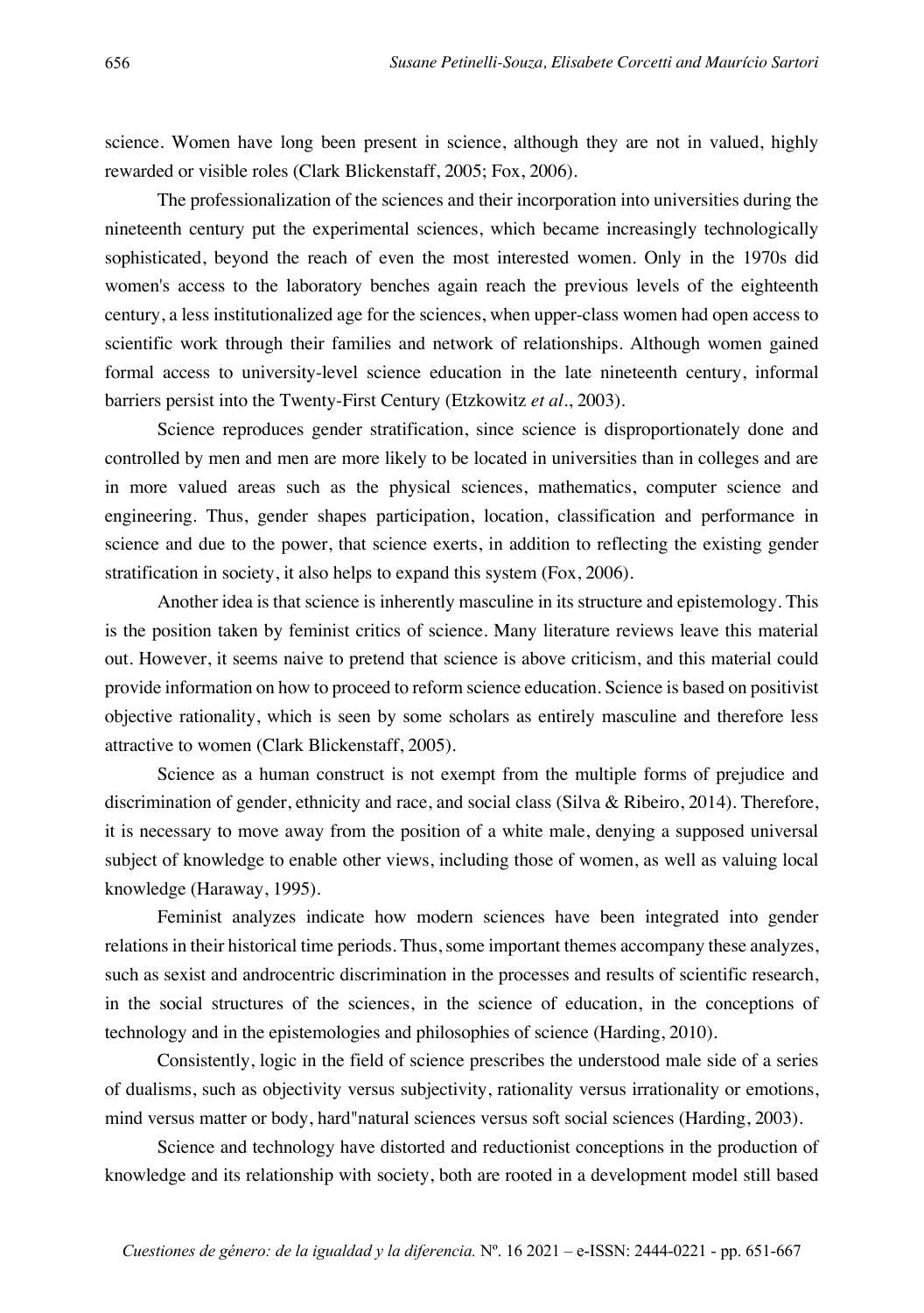on technological determinism, in which decisions follow technocracy, feed the ideas of neutrality, autonomy and scientific objectivity, tending to be based on values such as efficiency, domination and control of nature (Cabral, 2019).

Experts have been addressing the theories and practices of the area of Science and Technology through different perspectives produced by the women's movement, both in Europe and in the United States, questioning how science and technology discriminates against women's interests. These experts want to know how a sexist social structure in science and society produces patterns of knowledge, but also of ignorance in the sciences (Harding 2010).

Still, the current picture shows that the sexual division of scientific work persists (Abreu, Oliveira, Vieira and Marcondes, 2016), and this division of labor based on gender ends up leaving to women the responsibility of caring for children and the home, to the detriment of their careers (Wienclaw, 2011).

Traditionally, a division of labor based on gender still persists, because while men work outside the home, women remain, in many cases, primarily responsible for the care of the home and children. There is a search for work-family balance and the reconciliation of roles to play: woman, mother, wife, scientist, because small children affect women's careers, including restrictions on women's travel to conferences and events in their professional field (Wienclaw, 2011; Silva & Ribeiro, 2014; Dasgupta & Stout, 2014; Miller & Vagins, 2018).

This division causes many women to abandon their own interests in favour of the interests of their husband and children. The constitutive terms of liberal political discourse and practice individual, autonomy, self-interest-fundamentally depend on this process of self-denial from a set of activities marked as feminine (Oksala, 2013).

The subordination of gender and the restrictions exerted in women's lives no longer correspond to a state of personal subjugation, both result from cultural and systemic processes that end up retransmitting the actions of many people, including being retransmitted in the market context (Fraser, 2011).

In Brazil, women's earnings are lower because women are concentrated in precarious occupations, with shorter working hours and with less legal protection. Even women with high education do not overcome the wage gap, given that they are still a minority in careers and professional niches that are more valued. There is a narrowing of the wage gap between the genders, however, the process is slow (Abreu *et al*., 2016).

Discourses and social practices that diminish or exclude women based on their gender are considered gender bias, although this type of prejudice does not affect all women equally and may occur in either a subtle or more explicit way (Silva & Ribeiro, 2014).

Gender stereotypes, gender bias and sexist practices are also observed in the educational system. Therefore, aspects related to education in science, technology and engineering will be dealt with next.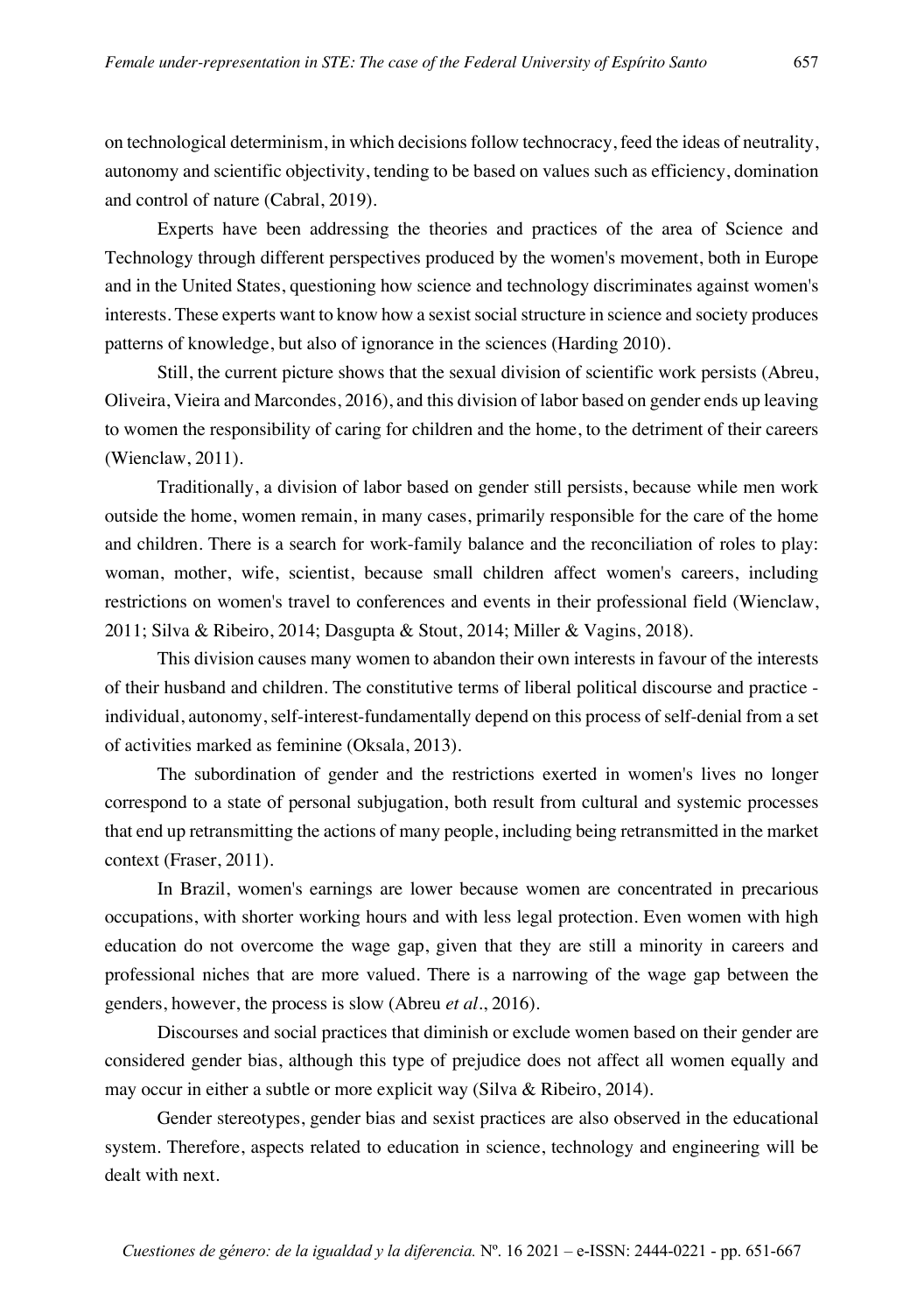### **3. Education in science, technology and engineering**

In the developing world, the lack of economic resources and social welfare services for families signals the fact that domestic obligations lead to girls leaving school, long before they get any science education or, for some, without even achieving literacy (Harding 2003).

Formal education is the area in which Brazilian women have achieved greater progress in recent decades, since women are able to advance in the educational system and represent the majority of those enrolled in and graduated from high school and upper levels of the educational system. However, the greater presence of women in higher education does not mean a homogeneous distribution in the various areas of knowledge, given that women are mostly in other areas of knowledge, with low representation in exact sciences and engineering, which is also observed in many countries (Abreu *et al*., 2016).

The number of women with university degrees has increased. In fact, from women who have already overcome the disadvantage they had in the educational area compared to men. According to the Institute of Technological Research, from the 1960s and 1970s, in Brazil, the participation of women in science and technology increased significantly, with one of the reasons being the performance of the feminist movement of the time (Grossi *et al*., 2016).

Previous research on gender-related aspects in science, technology and engineering has focused on the differences between male and female cognitive abilities. But stereotypes, which are beliefs about gender and science, can be even more influential. The relative lack of adaptation between the female gender role and the stereotypical role of scientist can cause women to be seen as overly communal and even too passive to succeed in the field. Therefore, it is important that people become aware of these possible biases to try to compensate for them in the evaluation of women and girls in science and technology (Carli *et al*., 2016).

Socialization in gender roles affects the educational experience, especially when teaching styles are distorted in favour of a gender (Etzkowitz *et al*., 2003). Most often, education is an important predictor of socioeconomic status, influencing the achievement of higher-paying jobs. In school, if one gender receives substantially different treatment relative to another and this differential treatment results in lower expectations or a lower quality education, obtaining jobs with lower status and income, then the education system has failed to promote equal opportunities (Wienclaw, 2011). However, despite this consideration, the idea that education alone is sufficient for women's careers in science is questionable (Fox, 2006).

Even when girls and women have an affinity with the area of science and technology, many lose interest and do not go on to advanced courses and careers in this area, representing an exodus of talents that could become the next generations of scientists, engineers and technology creators (Dasgupta &Stout, 2014). The removal of women from scientific careers considered as harder sciences seems to be associated with the social edification of gender (Grossi *et al*., 2016).

Therefore, the importance of promoting equity in the educational process lies precisely in the fact that it is in the classroom that boys and girls learn to conform to gender roles and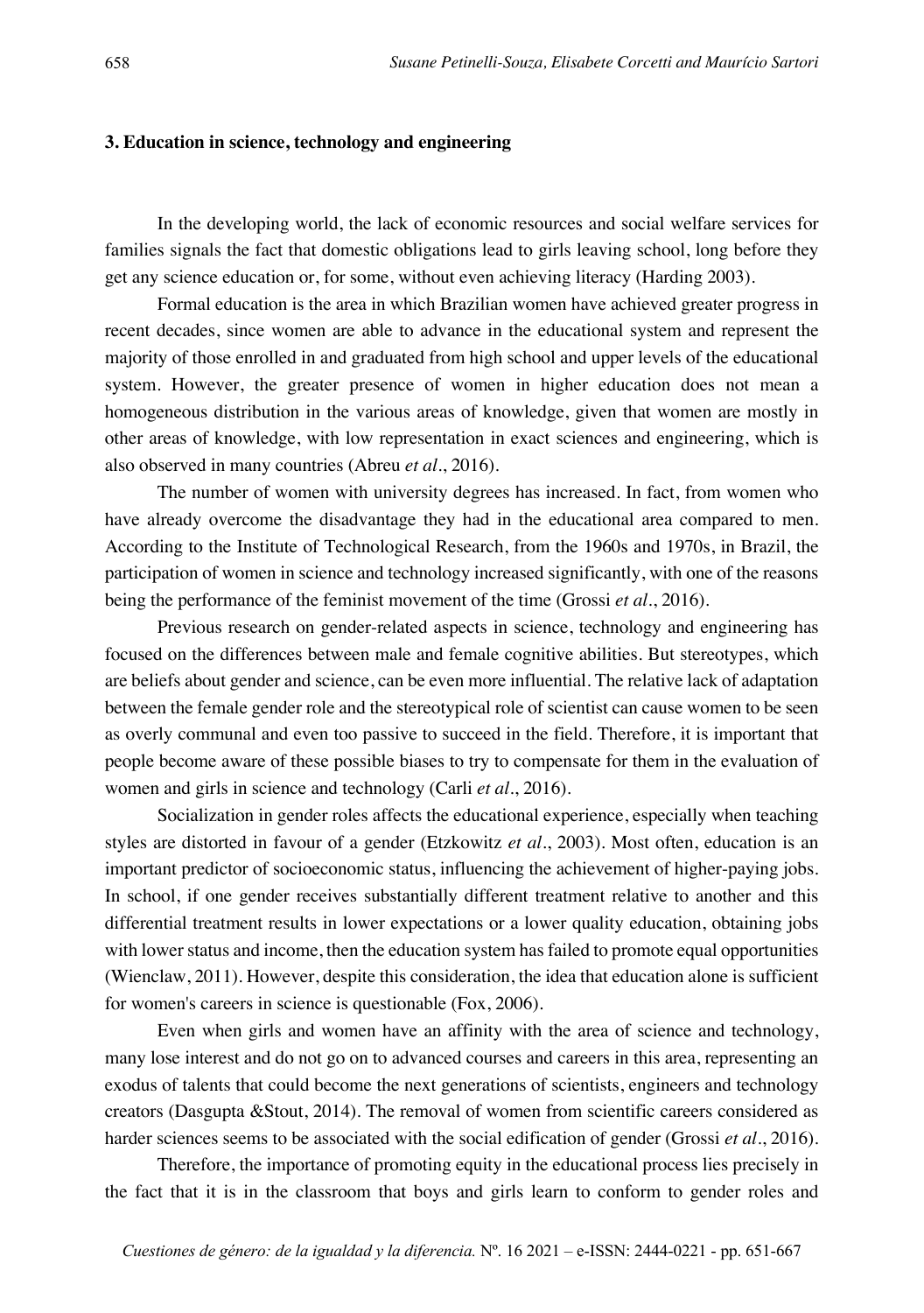stereotypes or to break free from them (Wienclaw, 2011). Once women get to university, they are bombarded with subtle messages and not-so-subtle messages that signal that they don't belong in the careers of physical sciences, computer science, engineering, and maths. Doubts about belonging can hinder women's access and persistence in higher education, making them question whether their skills, interests and aspirations are compatible with the field. The lack of belonging and even of feeling displaced in the field comes from the widespread stereotype that these fields of knowledge are for men. Another point is that the science and technology faculty members are much more likely to be men than women and when women act as teachers in the field their presence in classrooms brings benefits to female students (Dasgupta & Stout, 2014).

We are talking about the importance of the representativeness of female teachers who can inspire and serve as an example for girls and women in choosing careers. For Etzkowitz *et al*. (2003), the effect of culturally constructed gender roles persists in science and other professions through the social meanings associated with gender. Instead of a fluid perspective of human attributes that can be maintained by members of both sexes, it is mistakenly assumed that behavioral characteristics are innate and immutable, biologically male or female.

Debates around the causes of gender disparities in science and technology are based on three interrelated ideas. Gender disparities may arise from Innate and/or socially determined gender differences in relation to their capability for the field; from innate and/or socially determined gender differences in relation to field preferences added to lifestyle; and from explicit and implicit biases of men and women (Charlesworth & Banaji, 2019).

Regarding stereotypes, people often perceive women as deficient in the traits necessary to be considered successful scientists, producing a prejudice towards women scientists. The content of stereotypes about women and men and the similarity or difference in relation to the social role of scientist, are essential to understand prejudice and gender discrimination. Women are considered more community-minded and more passive than a scientist should be, and women are perceived as less similar to scientists than men (Carli *et al*., 2016). Gender stereotypes shape our perceptions and these shapes our reality, devaluing female speech and work, and on the other hand, valuing male speech and work. Social categories such as race and ethnicity, social class and age intersect with gender to produce stereotypes that differ in symbolic meaning and functioning, often producing a dehumanization of certain social groups (Valentine, Trautner & Spade, 2019).

Science reproduces the existing gender stratification in society to the extent that it is disproportionately made by men and is controlled by them; gender shapes participation, position, classification and performance in science and technology, such as computer science and engineering; science is a source of power and is characterized by gender divisions and hierarchies, including in productivity. Moreover, due to its powerful domains, science not only reflects, but also serves to expand gender stratification in society (Fox, 2006). Women's lives cannot be objectively understood through scientific structures that have complex systems of notions and categories elaborated by men, and are therefore resistant to women's projects (Harding, 2010).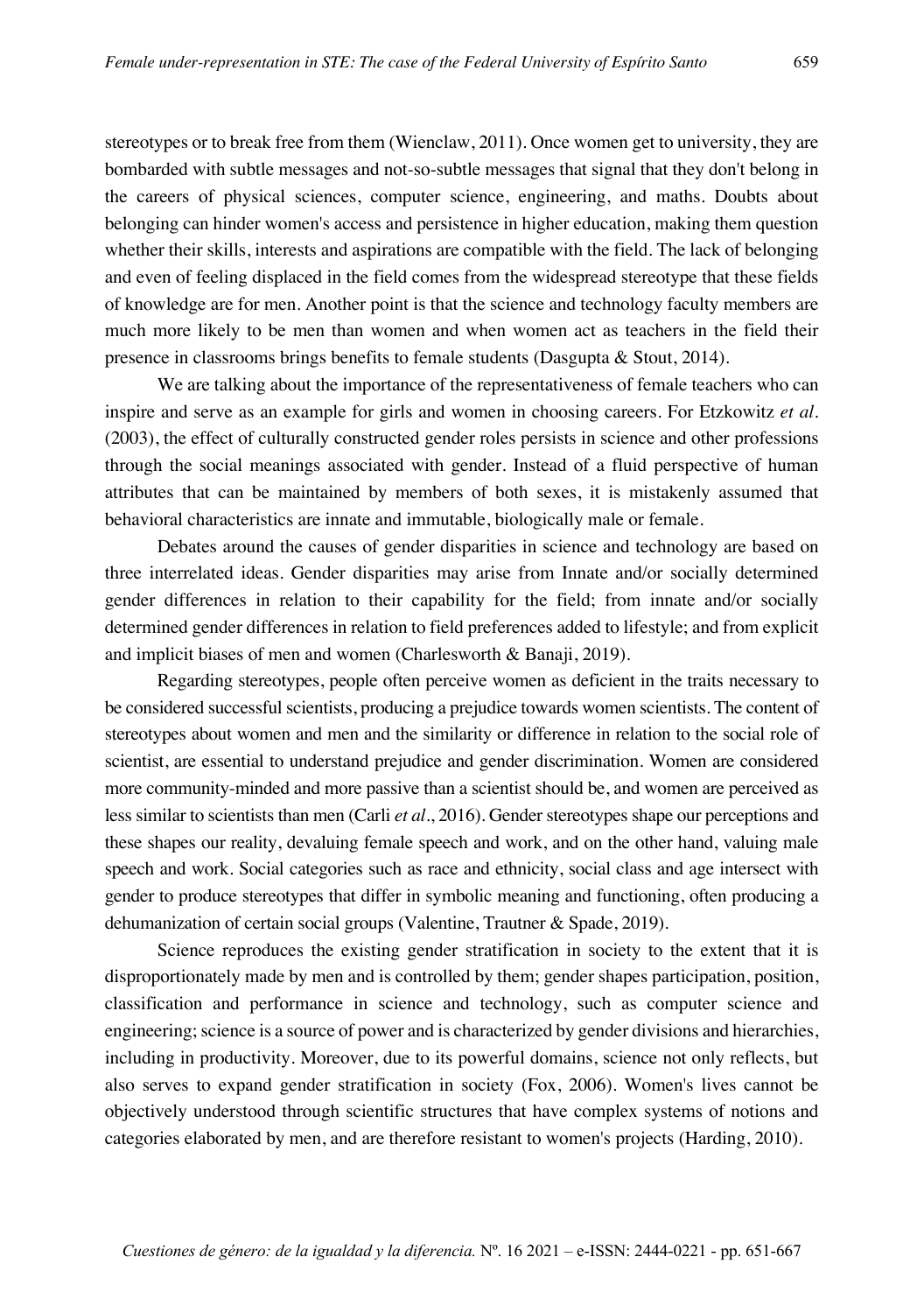## **4. Method and scope**

UFES was created as a state institution in 1954, being transformed into a federal institution in 1961. The objective of the paper is to investigate the representation of women in courses in science, technology and engineering of the Technological Center of the Federal University of Espírito Santo, in Brazil. The area of mathematics will not be considered in the study, because the investigated Technological Center does not offer a mathematics course. This is a study with a quantitative approach, in which a comparative analysis of the data extracted from the database of the educational institution was carried out. Data were collected on the number of male and female students and on the number of male and female teachers to verify how female representation in the science and technology area of the university served as the field for this study.

For the analysis, the sample group was formed by the students who entered the higherlevel courses of the UFES Technological Center between 2009 and 2018. The data were organized creating samples stratified by sex and by course. The treatment of the data also considered racial and time aspects when analysing the results of female students. In this way, it was possible to verify if there was any variation in the number of black female students in the analyzed period.

#### **5. Analysis and discussion of results**

The implementation of the Brazilian University Reform, begun in 1971, transformed the Polytechnic School into a Technological Center. In 2020, the UFES Technology Center is composed of the higher-level courses of computer science, computer engineering, environmental engineering, civil engineering, electrical engineering, mechanical engineering and production engineering. In the analysis, the data from the Computer Science and Engineering courses were gathered in the area of Computing and IT (Information Technology).

The data collected on the teachers who work at the Technological Center of the investigated University indicate that among the 155 teachers who work in higher education courses, 111 are men and 44 are women, that is, 39.6% of the teachers are women. Among the courses of the Technological Center, those that have more women acting as teachers are the civil engineering course, with 13 women and the area of computing and information technology, with 11 women. While the courses that have the least female teachers are mechanical engineering, production engineering and environmental engineering, both with only 4 women each.

The reason why so few women enter the area of science and technology compared to other areas such as arts, humanities and social services, is part of a complex set of aspects, such as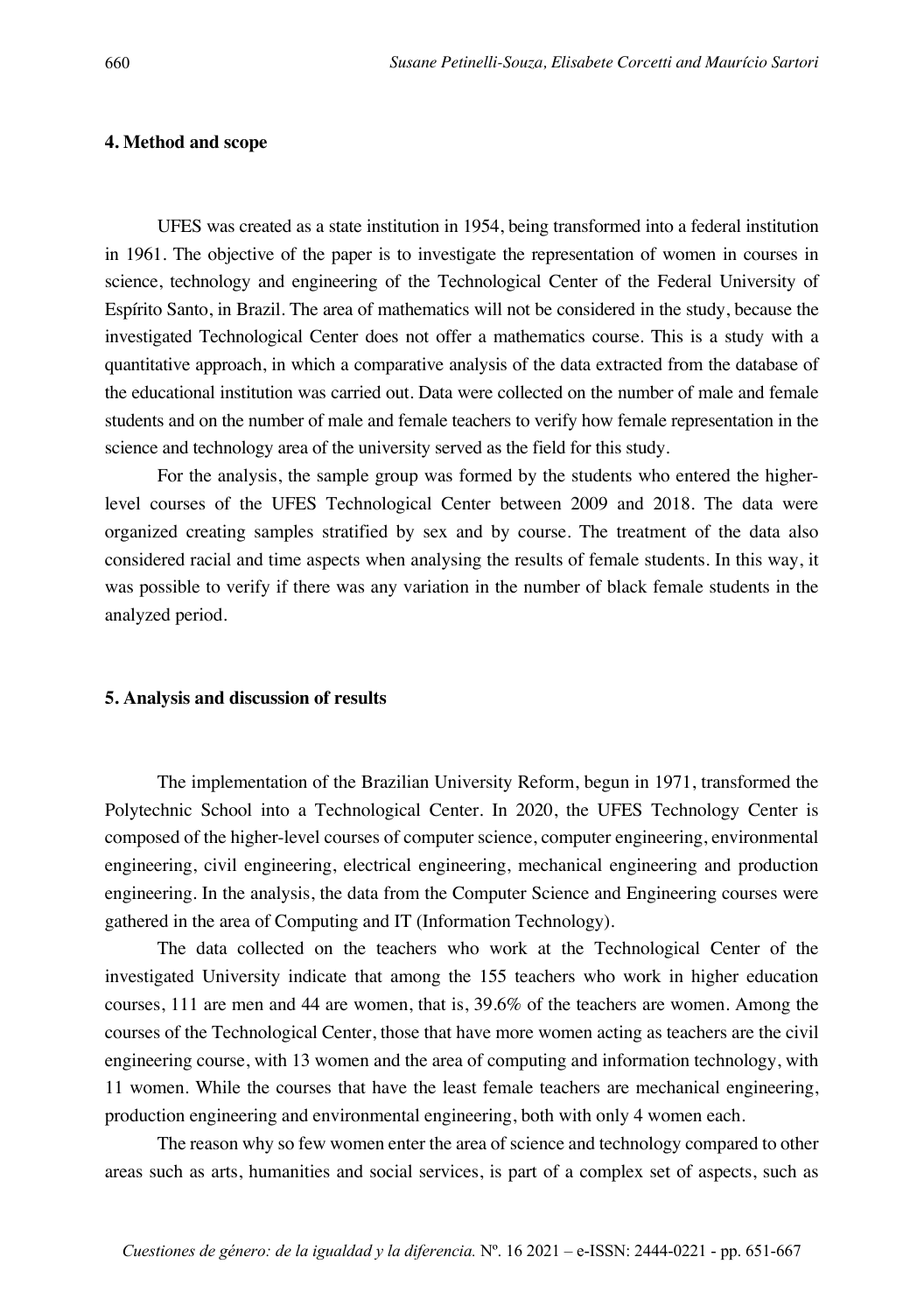social constructs of what is considered appropriate work for women and, therefore, issues of social identity and gender; barriers for women in this area of work; unequal resources and opportunities provided to women compared to men, both during the educational process and in their professional careers in science (Fox, 2006). In explanations of how and why gender inequality occurs, studies on women in science and technology highlight the role of sociocultural norms, organizations as gender-building sites, the area of science and technology as male, and the creation of barriers for women in this area of activity (Gupta, 2019).

Regarding the salary aspect in science and technology careers, second (Blau & Kahn, 2017; American Association of University Women, 2018; National Science Foundation, 2018; Charlesworth; Banaji, 2019) Women's pay is not equal to that of their male colleagues. However, in Brazil, most scientists are linked to state or federal public universities, and in the country's civil service, salaries for the same positions are equal for men and women. Even so, women remain under-represented in science, technology and engineering. Regarding the students, of the 4173 students in the sample, 3168 are men and 1005 are women, that is, only 24.08% are women. They are distributed in the courses or areas, as follows:





*Source: Prepared by the authors, 2021.*

The courses that have more women enrolled than men are environmental engineering and civil engineering, respectively. In the environmental engineering course, 59.73% are female students, while in the civil engineering course, 40.80% are women. Regarding the courses that have fewer women enrolled compared to men, the data indicates that the mechanical engineering course is composed of 14.94% of women and the computer and IT course is composed of 10.39% of women.

*Cuestiones de género: de la igualdad y la diferencia.* Nº. 16 2021 – e-ISSN: 2444-0221 - pp. 651-667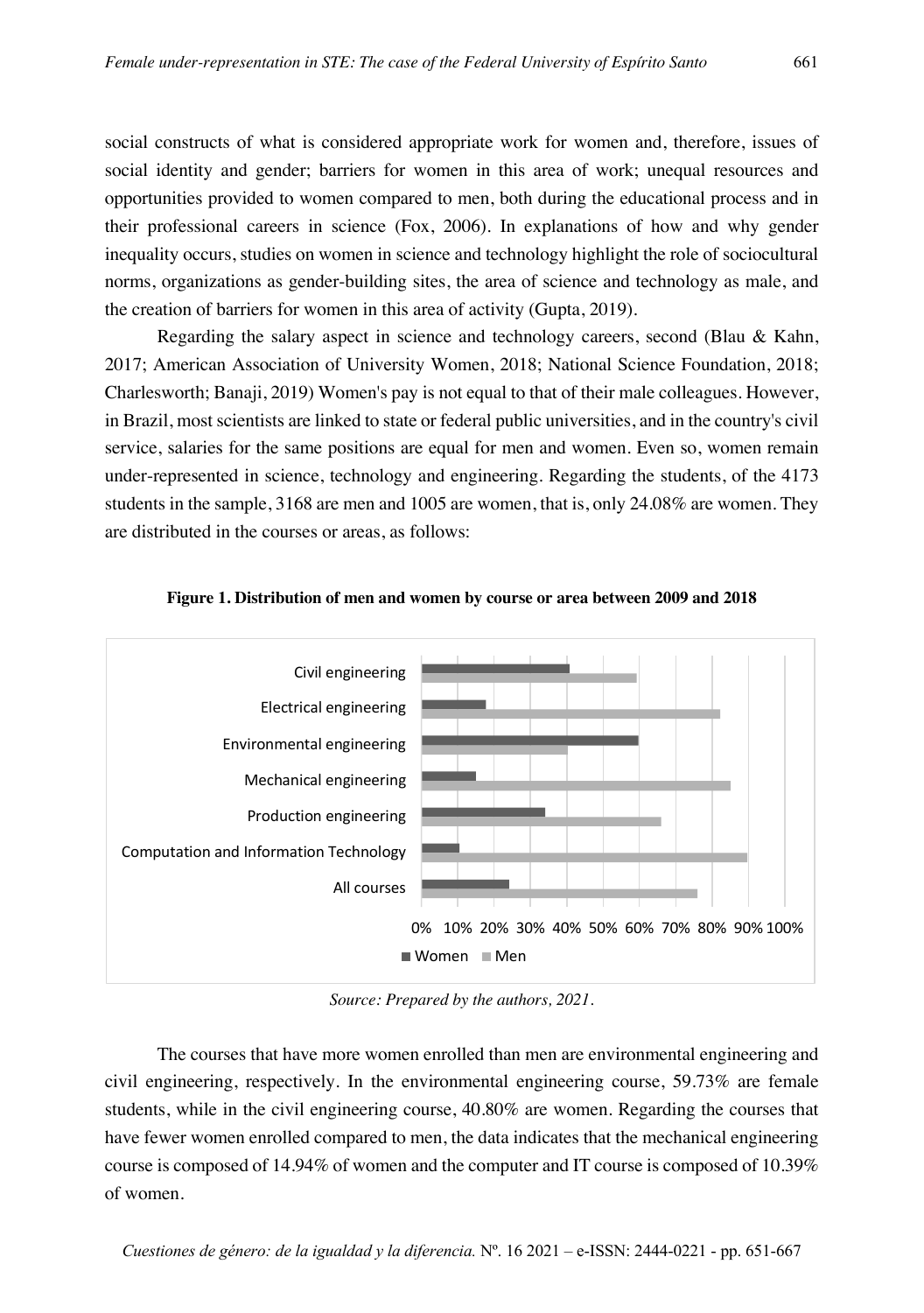

**Figure 2. Distribution of women enrolled by course between 2009 and 2018**

*Source: Prepared by the authors, 2021.*

In the analysis of the distribution of women enrolled by course it was possible to verify that the areas that have more female students are civil engineering (35%) and electrical engineering (16%), respectively. And those with fewer female students are computing and IT, with only 9% women. The lack of female role-models from childhood and the lack of female teachers in computer science, can lead young people to interrupt their training in the area of computer science, since they understand that they do not belong in this field (Charlesworth and Banaji, 2019). Women remain underrepresented in higher education in the United States, particularly in computer science and engineering, and female representation is decreasing in the area of computing (Fox, 2006).

In Brazil, the female presence is modest in the areas of computing and IT. Although the number of women practically doubled from 2007 to 2017 (21,253 to 40,492), the number of men in this market also increased, so that the share of women decreased to 20%. This field is also characterized by the wage gap and the fall in the participation of women in managerial and leadership positions in recent years. Despite women in this area having an educational background, often at the master's and doctoral levels, they still receive less for the same positions (SOFTEX, 2019).

In the areas of engineering, the female share represents only 16% of the total number of professionals. Something similar happens in the career of university professors, in part, a reflection of the small number of women with specific training in these areas of activity. Therefore, also among researchers, female participation remains modest in engineering and technological fields (Abreu *et al*., 2016). According to Carvalhaes & Ribeiro (2019), the different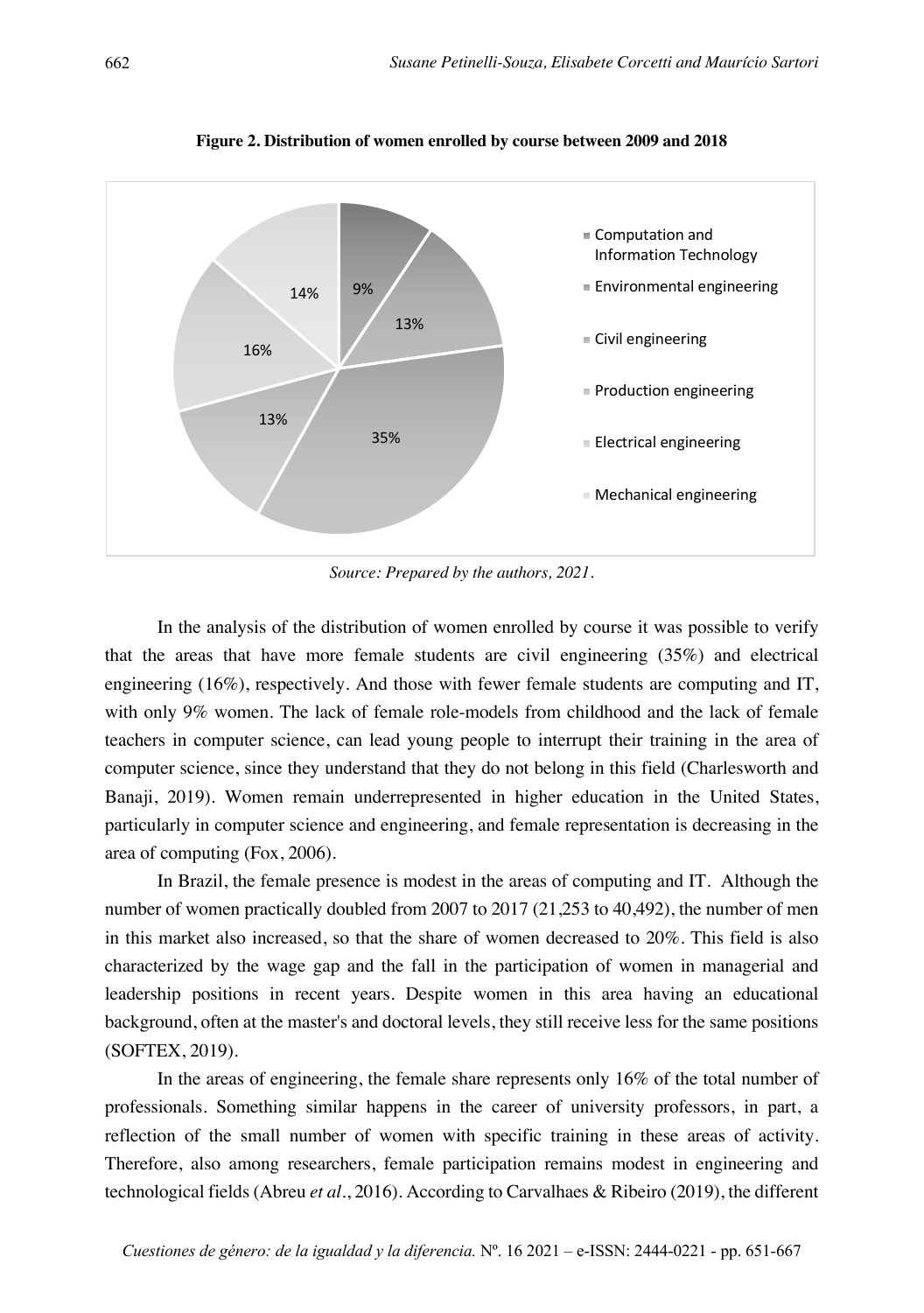degrees are not equal in terms of the gains they bring to graduates, since differences in access and completion among university students in terms of class, gender and ethnicity/race can generate inequalities between these groups in the labor market, even if their access to higher education is not marked by systemic inequalities.

According to the same authors, although women are the majority in Brazilian higher education and in other countries, the pattern of choice of higher education courses is still highly structured according to the gender dimension, with women overrepresented in higher education courses of lower prestige and with worse results in the labor market, while men are concentrated in the courses of higher prestige and higher salary returns.



**Figure 3. Distribution of black and brown women enrolled per course between 2009 and 2018**

*Source: Prepared by the authors, 2021.*

Regarding race and ethnicity, data shows that among female students, 61.5% are white, 0.5% are asian, 30% are brown, 5% are black and 3% did not declare a race. It should be noted that the investigated University follows the parameters of the Brazilian Institute of Geography and Statistics (IBGE) when investigating race and ethnicity via self-declaration, that is, how each one perceives himself in relation to his skin color. In addition, african americans are considered as the sum of black and brown race. Thus, it can be stated that among the female students of the Technological Center, 35% are african american.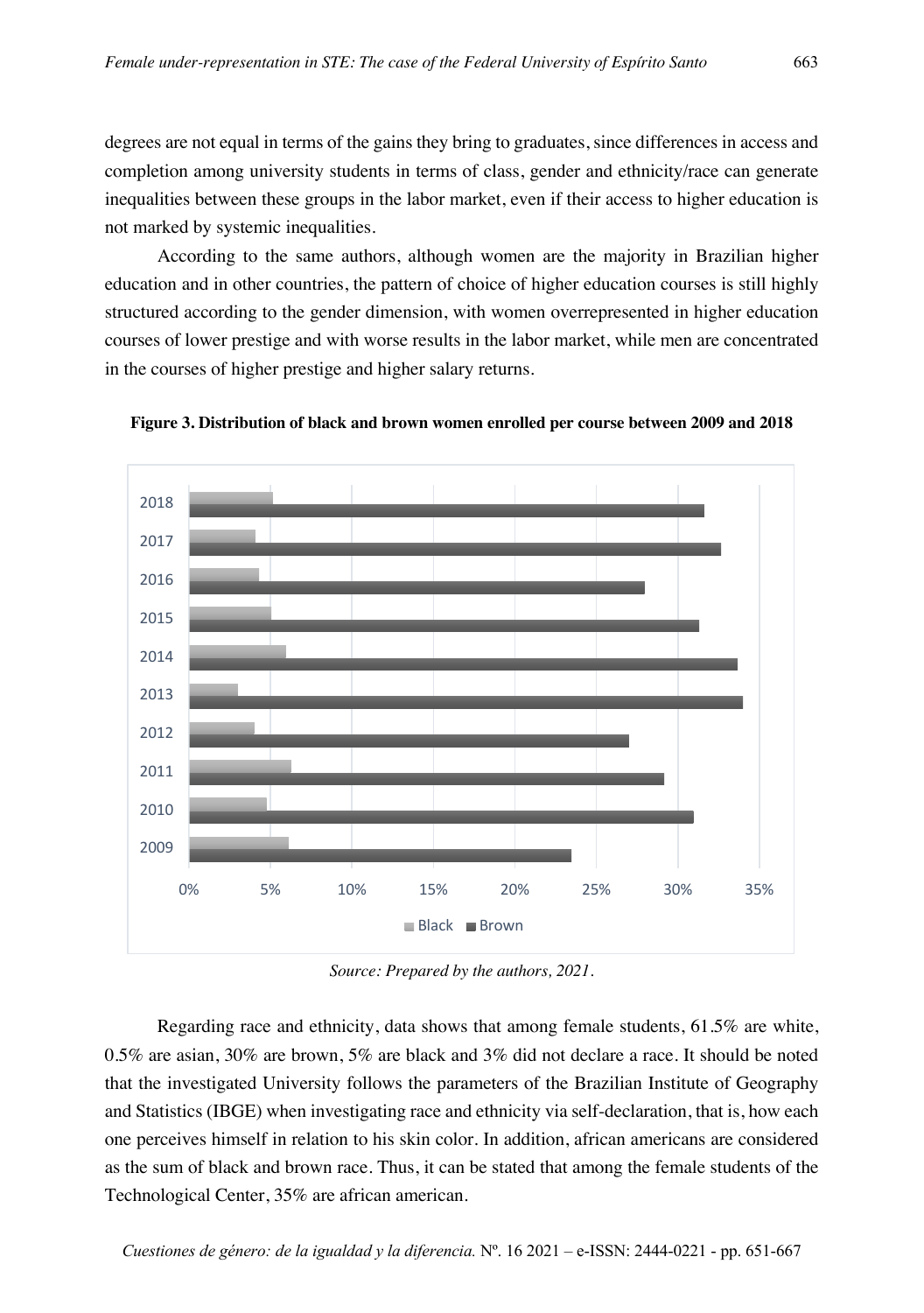It was also possible to verify that, since the implementation of racial quotas, in 2013, there was an increase in the number of black and brown women students, with a decrease in 2016, probably due to the political and economic crisis in the country, which demonstrates the difficulty in remaining studying.

Although women of both races (brown and black) constitute more than half of the brazilian population, they remain underrepresented in several areas of activity. In Brazil, the further one advances in the hierarchy of positions of status and power in public and private organizations, there is a masculinization and bleaching, with fewer and fewer women and fewer african american people, and, therefore, fewer african american women in these spaces (IBGE, 2019).

According to the data, from an intersectional perspective, it is possible to assert that black women, in addition to the impact in relation to gender, suffer an impact in relation to race (Miller & Vagins, 2018).

According to Carvalhaes & Ribeiro (2019), from 2010 onwards there was a huge expansion of the access of african americans to higher education, due to the expansion of the system and inclusion policies, such as the quota law 12,711 of August 29th, 2012, however, african americans, and especially african american women, remain under-represented in the most prestigious courses. Whites are more likely to access more privileged courses and african americans are more likely to enter less prestigious courses.

The authors conclude that there are distinct opportunities that present themselves for men and women, for whites and african americans, and for people whose parents had degrees in distinct levels of education and differences in social class. Therefore, in Brazil, despite advances, social and racial inequalities still imply different educational opportunities.

Racism is presented as another form of oppression, and if black women born in third world countries, developing or underdeveloped are considered, in which slavery and colonial exploitation remain in the national identity, a social order supposedly democratic, keeping gender relations intact according to color and race (Carneiro, 2014).

According to Dasgupta & Stout (2014), no isolated cause creates the escape of girls and women from the field of science and technology. Stereotypes consistently portray ideal scientists and engineers as men. The incompatibility between male stereotypes of the area and female expectations of gender role create barriers to women's participation in science and technology at all stages of life. Learning environments and professional environments that promote belonging are more likely to succeed in recruiting, retaining and advancing girls and women in science and technology.

Thus, it is important to eliminate economic barriers, as well as gender and race barriers, in order to increase the participation of female students and female teachers in the area.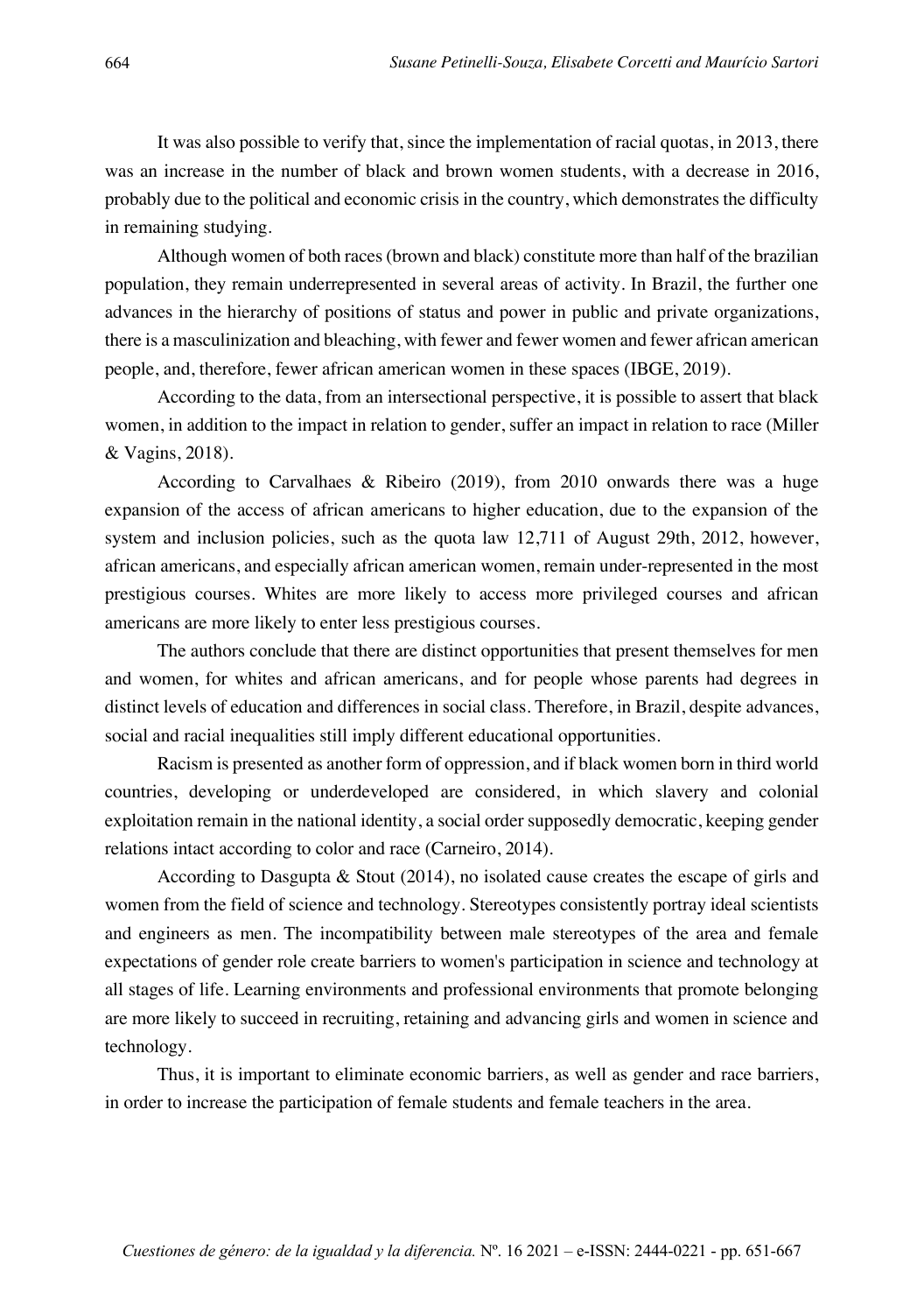# **6. Conclusions**

From the data collected in the higher education courses of the Technological Center of the Federal University of Espírito Santo, it is possible to verify that women are underrepresented among teachers and among students. Therefore, the data analyzed indicates that more men than women enter courses in the areas of exact sciences and engineering and that, among women (brown and black) are represented in fewer numbers, indicating that, despite advances in entry systems and public policies of quotas, there remains an underrepresentation of racial groups in the courses considered of greater prestige.

With this, as women move into the academic and non-academic workforce, they continue to be represented in fewer numbers than men (Charlesworth & Banaji, 2019). To change this scenario, some educational actions that can promote female participation in Science and Technology are pointed out by (Clark Blickenstaff, 2005). According to the author, since childhood it is necessary to ensure that students have equal access to the resources of teachers and the classroom. Providing examples and tasks that emphasize the ways in which science can improve the quality of life for living things is important.

Work with cooperative activities, avoiding the division of students by sex in competitions or even in the spatial organization of chairs as well. Eliminate sexist language and images from teaching materials, as well as not tolerating sexist language or behavior in the classroom. In addition, it is necessary to recognize the political nature of scientific research.

However, at the university there is no action aimed at attracting more women to the courses analyzed in this study. There is also no action to attract more female teachers to this area of knowledge still dominated by men. The integration of gender and gender analysis in science and technology domains is of paramount importance, from considerations in establishing research priorities to guidelines for establishing best practices in formulating research questions and interpreting data. By integrating gender and gender analysis into their work, researchers can increase excellence and social responsibility in science and engineering (Tannenbaum, Ellis, Eyssel, Zou & Schiebinger, 2019).

Regarding race, the university, despite having a quota program for students, black students are still the minority in these courses, which may signal financial difficulties that prevent entry and permanence in the educational institution.

Therefore, encouraging an education that recognizes women who have contributed and contribute to the production of knowledge in science, technology and engineering, encouraging the broad adoption of practices that do not reinforce gender stereotypes among male and female teachers, as well as reinforcing the role of the school in de-constructing racism, can be an important step in promoting women's participation in this area. Equity, the sooner it is practiced, will allow an end to the under-representation of girls and women in science, technology and engineering.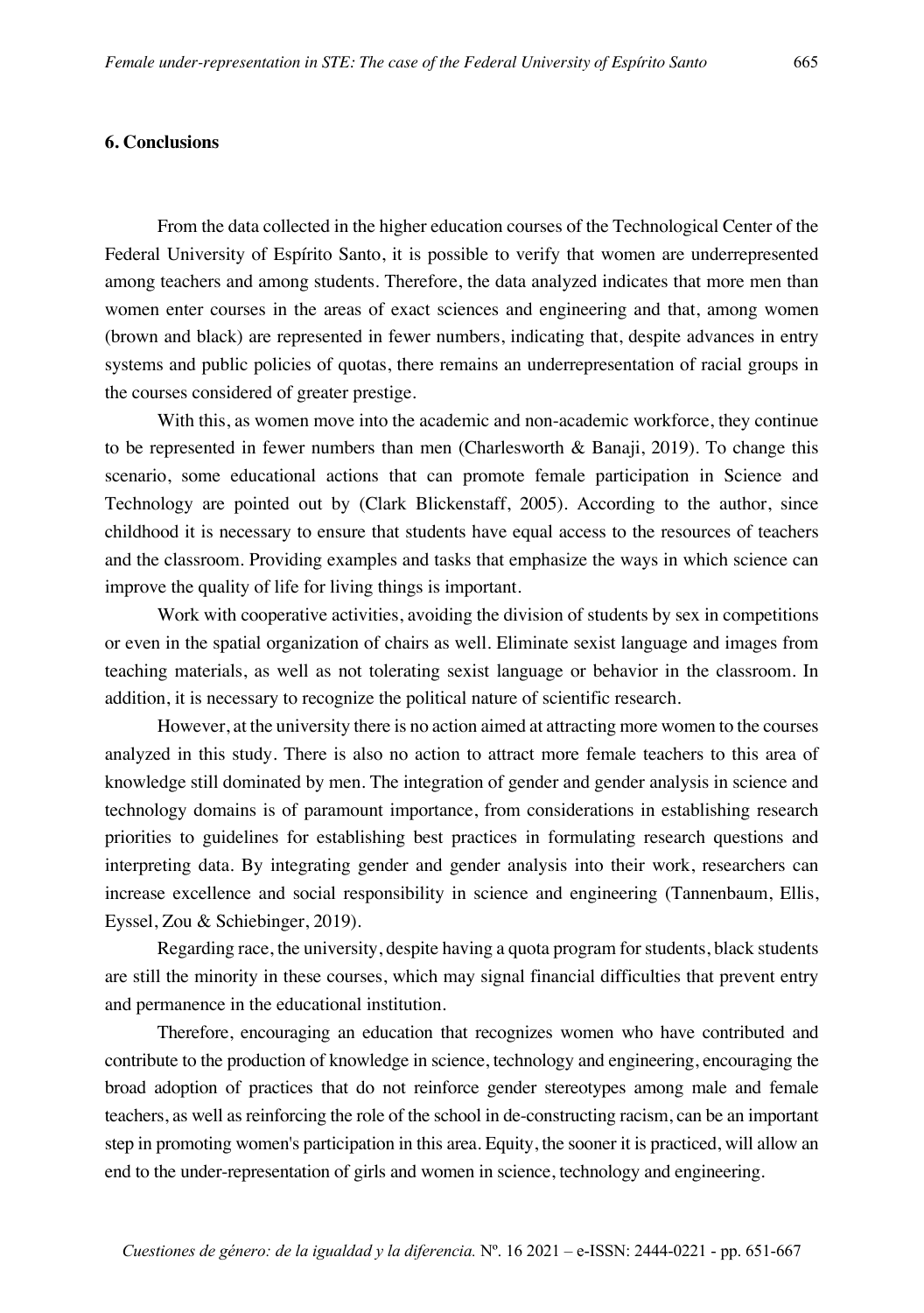# **BIBLIOGRAFÍA**

Abreu, Alice Rangel de Paiva; Oliveira, Maria de; Vieira, Joice Melo & Marcondes, Glaucia dos Santos (2016): "Presença feminina em ciência e tecnologia no Brasil". In: Alice Rangel de Paiva Abreu, Helena Hirata & Maria Rosa Lombardi: *Gênero e trabalho no Brasil e na França: perspectivas interseccionais*. São Paulo: Boitempo, pp.149-160.

Blau, Francine & Kahn, Lawrence (2017): "The gender wage gap: Extent, trends, and explanations. Journal of Economic Literature", vol. 55, n°. 3, pp.789-865. Available in: https://www.aeaweb.org/articles?id=10.1257/jel.20160995 [03/07/2020].

Cabral, Carla Giovana (2019): "Gênero e feminismo em ciências e tecnologia: o papel de uma educação crítica". In: Ana Maria Veiga, Claudia Regina Nichnig, Cristina Scheibe Wolff & Jair Zandoná: *Mundos de mulheres no Brasil*. Curitiba: CRV, pp.61-72.

Carli, Linda L. *et al.*, (2016): "Stereotypes about gender and science: Women≠ scientists". In: *Psychology of Women Quarterly*, vol. 40, nº. 2, pp. 244-260. Available in: https://journals.sagepub.com/doi/pdf/10.1177/0361684315622645 [03/07/2020].

Carneiro, Sueli (2003): "Enegrecer o feminismo: A Situação da Mulher Negra na América Latina a partir de uma perspectiva de gênero". In: *Racismos contemporâneos*. Rio de Janeiro: Takano Editora, p. 49-58.

Carvalhaes, Flavio & Ribeiro, Carlos Antônio Costa (2019): "Estratificação horizontal da educação superior no Brasil: Desigualdades de classe, gênero e raça em um contexto de expansão educacional". In: *Tempo Social*, vol. 31, nº. 1, pp. 195-233. Available in: http://www.revistas.usp.br/ts/article/view/135035 [26/06/2020].

Carvalho, Maria Eulina Pessoa & Rabay, Gloria (2013): *Gênero e educação superior: apontamentos sobre o tema*. João Pessoa: Editora da UFPB.

Charlesworth, Tessa E. & Banaji, Mahzarin R. (2019):" Gender in science, technology, engineering, and mathematics: Issues, causes, solutions". In: *Journal of Neuroscience*, vol. 39, n°. 37, pp. 7228-7243. Available in: https://www.jneurosci.org/content/39/37/7228.full [03/07/2020].

Clark Blickenstaff, Jacob (2005): "Women and science careers: leaky pipeline or gender filter?".<br>In: Gender and education, vol. 17, n°. 4, pp. 369-386. Available in: In: *Gender and education*, vol. 17, nº. 4, pp. 369-386. Available in: https://www.tandfonline.com/doi/abs/10.1080/09540250500145072 [03/07/2020].

Dasgupta, Nilanjana & Stout, Jane G. (2014): "Girls and women in science, technology, engineering, and mathematics: STEMing the tide and broadening participation in STEM careers". In: *Policy Insights from the Behavioral and Brain Sciences*, nº.1, pp. 21-29. Available in: https://journals.sagepub.com/doi/pdf/10.1177/2372732214549471 [26/06/2020].

Etzkowitz, Henry; Kemelgor, Carol & Uzzi, Brian (2003): I. Cambridge: Cambridge University Press.

Fox, Mary Frank (2006): "Gender, hierarchy, and science". In: Janet Saltzman Chafetz: *Handbook of the Sociology of Gender*. Boston: MA, pp. 441-457.

Fraser, Nancy (2011): "Féminisme, capitalisme et ruses de l'histoire". In: *Cahiers du genre*, nº.1, pp.165-192. Available in: https://www.cairn.info/journal-cahiers-du-genre-2011-1-page-165.htm [26/06/2020].

Gupta, Namrata (2019): *Women in Science and Technology: Confronting Inequalities.* India: Sage.